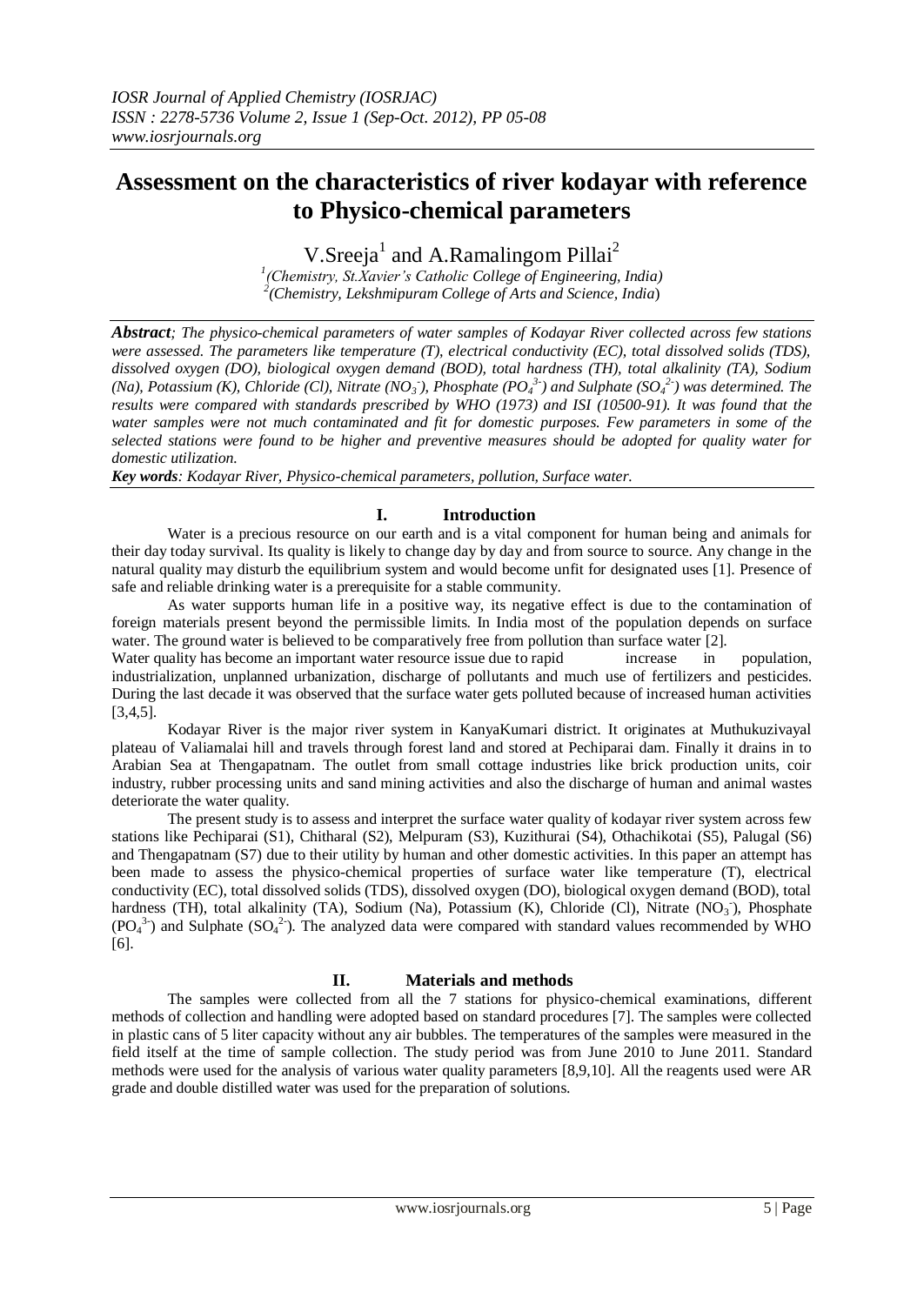#### **III. Results and discussion**

#### 3.1. Temperature (T)

Temperature is a very important factor for aquatic life. It controls the rate of metabolic and reproductive activities of aquatic organisms. Temperature in the study area varied from  $28^{\circ}$ C to  $30^{\circ}$ C. Besides due to climatic changes there was no significant decrease or increase in temperature. 3.2. pH

pH is an indicator of acidic or alkaline condition of water. Most forms of aquatic life tend to be very sensitive to pH. The standard for any purpose in terms of pH is 6.5-8.5. The pH values of water samples were in the range of 7.01-7.26 and 7.40 in  $S_7$ .

# 3.3. Electrical Conductivity (EC)

EC is a measure of water capacity to convey electric current. It signifies the amount of total dissolved solids in water [11]. EC values of the water samples were in the range of 50.33  $\mu$ S/cm -414.45  $\mu$ S/cm and 4236.67  $\mu$ S/cm in S<sub>7</sub>.

#### 3.4. Total Dissolved Solids (TDS)

TDS is used to estimate the quality of drinking water, because it represents the amount of ions in water. If TDS values are too high or too low, the growth of many aquatic lives is affected. High concentration of TDS also reduces water clarity, contribute to decrease in photosynthesis, combine with toxic compounds and heavy metals lead to an increase in water temperature. TDS values were in the range of 48.74 - 179.44mg/l and 1156.46mg/l in S7. These values were within the prescribed limit, but compared to the seven stations higher values were found in sites  $S_6$  and  $S_7$ .

#### 3.5. Dissolved Oxygen (DO)

DO is a very important indicator of water body's ability to support aquatic life. They also indicate the degree of pollution in water bodies. The threshold limit for DO is 5mg/l in drinking water and should be greater than 5mg/l to be used for agricultural purposes [12]. DO values varied from 5.47-5.9mg/l and 4.71mg/l in  $S_7$ . All the sites were in the prescribed limit.

#### 3.6. Biological Oxygen Demand (BOD)

BOD is the measure of the amount of food for bacteria that is found in water. It determines the strength, in terms of oxygen, to stabilize domestic and industrial wastes [13]. BOD values ranges from 2.45mg/l to 3.21mg/l and 1.98mg/l in  $S_7$ . The values lie within the permissible limit of Indian Standard which may be used as drinking water after disinfection (CPCB, 1978-79) [14]. However BOD values  $>3$ mg/l indicates domestic sewage pollution, found in sites  $S_4$ ,  $S_5$  and  $S_6$ .

#### 3.7 Total Hardness (TH)

Hardness is the property of water which prevents lather formation with soap and increases the boiling point of water. It mainly depends on the amount of Ca or Mg salts or both. The hardness values ranges from 13.83mg/l to 24.58mg/l and 123mg/l in S<sub>7</sub>.

## 3.8. Total Alkalinity (TA)

Alkalinity of water is defined as the ionic concentration, which can neutralize the hydrogen ions. Phenolphthalein alkalinity value is zero, indicating the absence of any carbonate and hydroxyl ions. Here the bicarbonate alkalinity is expressed as the total alkalinity and the values ranges from 9.92mg/l to 20.92mg/l and 27.5mg/l was observed in S7. They were within the permissible limit (600ppm) and also however, little abnormal values of alkalinity are not harmful to human beings [15]. Its presence is desirable because of its buffering action in the receiving streams which is required for safe disposal of waste water.  $3.9.$  Sodium (Na<sup>+</sup>)

#### Sodium concentration of the water samples were in the range of 2.29mg/l to 18.25mg/l and 243.57mg/l in  $S_7$ . Sodium is important for both agricultural and domestic use of water. In drinking water its presence is harmful to persons suffering from cardiac, renal and circulatory diseases. Its high concentration is toxic to plants.[16]

### $3.10.$  Potassium  $(K^+)$

Potassium content of the water samples were in the range of  $0.95 \text{mg}/l$  to  $5.91 \text{mg}/l$  and  $20.98 \text{mg}/l$  in  $S_7$ . The major source of potassium in fresh water is due to weathering of rocks, but the quantity increases in polluted water due to disposal of waste water.

## 3.11.Chloride (Cl- )

Chloride is normally the most dominant anion in water. In surface water it originates from both natural and anthropogenic activities such as dissolution of salt deposits, use of inorganic fertilizers, landfill, animal feed etc. Chlorides are harmful in irrigation water and are generally more toxic than sulphate to plants.[16] Chloride values were found in the range of 16.41mg/l to 99.25mg/l and 765.33mg/l in  $S_7$ . 3.12. Nitrate  $(NO<sup>3</sup>)$ 

#### Nitrate values were in the range of 0.34mg/l to 1.10mg/l and 0.75mg/l in S<sub>7</sub>. Surface water is normally contaminated by sewage and other wastes rich in nitrates. Nitrate pollution will cause Eutrophication, which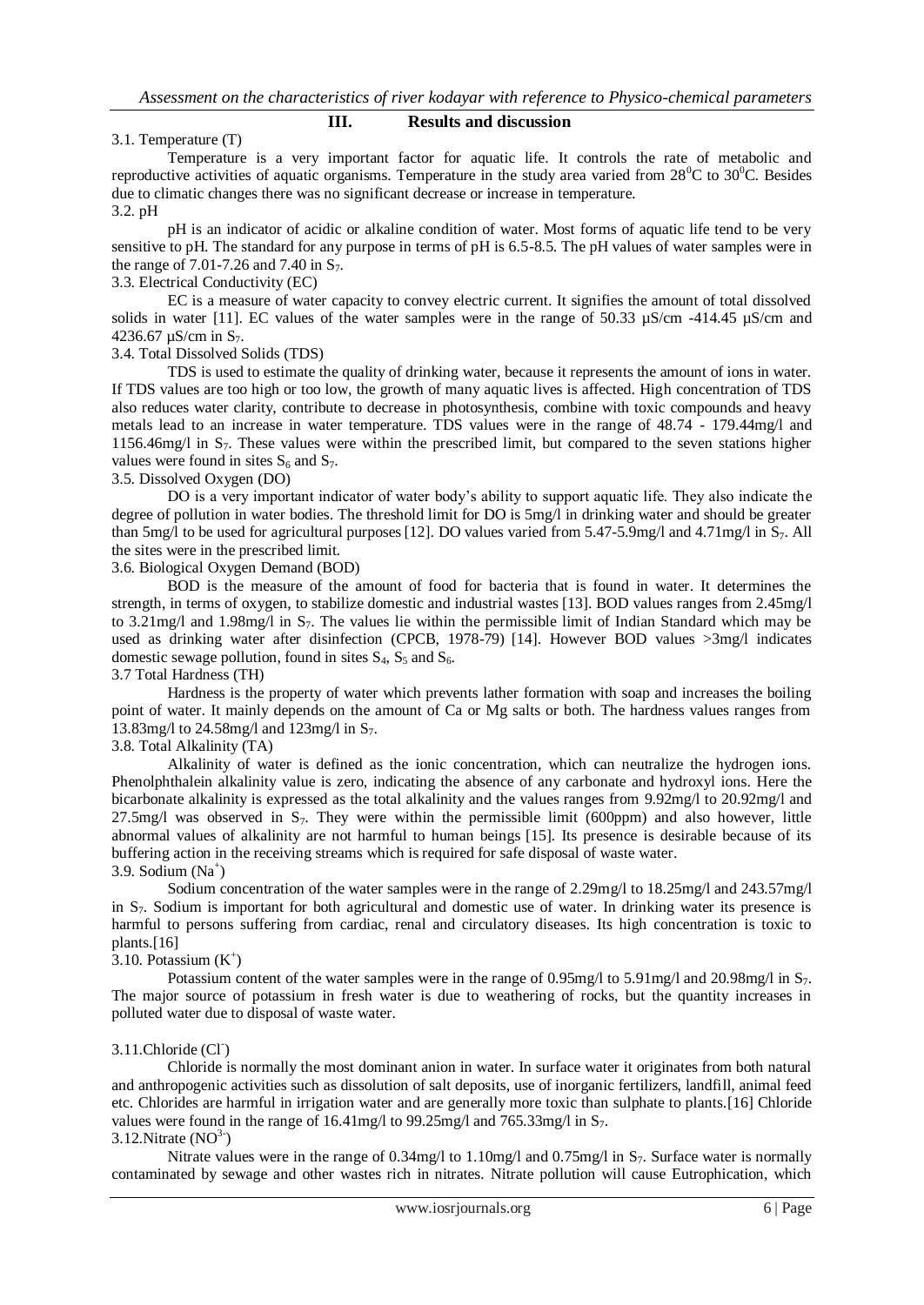reduces the water quality [16]. Even though the values not exceed the permissible limit, the sites  $S_3$ , S,  $S_5$  and  $S_6$ were expected to increase in future which was evident from their nitrate values (0.96, 1.10 and 1.06). This is due to the disposal of animal wastes and hospital wastes directly in to the water.

3.13. Phosphate  $(PO<sub>4</sub><sup>3</sup>)$ 

Phosphate may occur in surface water as a result of domestic sewage, detergents and agricultural effluents with fertilizers. Phosphate values were in the range of 0.14mg/l to 0.35mg/l. The main environmental impact associated with phosphate pollution is Eutrophication [16]. 3.14. Sulphate  $(SO_4^2)$ 

Sulphate occurs naturally in water as a result of leaching from gypsum and other minerals. Discharge of wastes tends to increase its concentration. Sulphate ions may cause the precipitation of Calcium ions and lead to Sodium poisoning of plants [16]. The concentration of sulphate was in the range of 3.04mg/l to 13.5mg/l and 58.45mg/l in  $S_7$ . Though they were within the permissible limit, its concentration is high in sites  $S_4$ ,  $S_5$  and  $S_6$ , which is due to the disposal of wastes from hospitals, agricultural lands and also animal wastes.

#### **IV. Conclusion**

The results from the data analysis showed that the Physico-chemical parameters are within the water quality standards and the quality of water is good. But in sites  $S_4$ ,  $S_5$  and  $S_6$  few parameters  $[SO_4^2$ <sup>2</sup>, NO<sup>3</sup>, PO<sub>4</sub><sup>3-</sup>] are found to be increasing, which is due to the discharge of domestic wastes, animal wastes, hospital wastes and also effluents from small cottage industries. As the site  $S_7$  is an estuary, it is mainly used only for irrigation purposes. But this study shows that the concentration of Na, Cl,  $SO_4^2$ , NO<sup>3-</sup> and PO<sub>4</sub><sup>3-</sup> are increasing, which affects the quality of water for irrigation and also may affect the nearby wells in future.

As we know, once a trend in pollution sets in, it generally accelerates to cause greater deterioration. So few years from now, serious water quality deterioration could take place. Hence rapid and reliable monitoring measures are essential for keeping a close watch on water quality and health environment.

**Table-I Average values of the physic-chemical parameters of water samples from various stations**

| <b>Sl</b>               | <b>Parameter</b><br>S        | WH<br>O   | <b>ISI</b>     | <b>Sampling stations</b> |       |                         |        |            |        |         |
|-------------------------|------------------------------|-----------|----------------|--------------------------|-------|-------------------------|--------|------------|--------|---------|
| N<br>$\bf{0}$           |                              |           |                | $S_1$                    | $S_2$ | $S_3$                   | $S_4$  | $S_5$      | $S_6$  | $S_7$   |
| 1                       | Temperatur<br>e              |           |                | 30                       | 29.7  | 29.9                    | 29.1   | 28.9       | 28.7   | 28.7    |
| $\overline{2}$          | pH                           | $7 - 8.5$ | $6.5 -$<br>8.5 | 7.01                     | 7.03  | 7.06                    | 7.15   | 7.23       | 7.27   | 7.4     |
| 3                       | EC                           | 1400      |                | 50.33                    | 93.25 | 109.4<br>$\overline{2}$ | 112.42 | 127.5<br>8 | 414.45 | 4236.67 |
| $\overline{\mathbf{4}}$ | <b>TDS</b>                   | 1000      | 500            | 48.74                    | 64.03 | 64.21                   | 71.67  | 73.72      | 179.44 | 1156.46 |
| 5                       | DO                           |           | 5.0            | 5.9                      | 5.33  | 5.47                    | 5.56   | 4.84       | 5.47   | 4.71    |
| 6                       | <b>BOD</b>                   | ---       | ---            | 3.21                     | 2.64  | 2.45                    | 3.06   | 2.29       | 3.16   | 1.98    |
| 7                       | TH                           | 500       | 300            | 13.83                    | 18.33 | 18.67                   | 19.83  | 19.67      | 24.58  | 123     |
| 8                       | <b>TA</b>                    | 120       | 200            | 9.92                     | 12.83 | 14.42                   | 16.75  | 16.33      | 20.92  | 27.5    |
| 9                       | Na                           | 200       | 200            | 2.29                     | 4.84  | 4.49                    | 4.55   | 5.14       | 18.25  | 243.57  |
| 10                      | K                            | $- -$     | --             | 0.95                     | 1.77  | 1.87                    | 1.88   | 1.92       | 5.91   | 20.98   |
| 11                      | $Cl^{\dagger}$               | 250       | 250            | 16.41                    | 20.68 | 22.31                   | 26.1   | 28.39      | 99.25  | 765.33  |
| 12                      | NO <sup>3</sup>              | $45 - 50$ | 45             | 0.34                     | 0.77  | 0.96                    | 1.10   | 1.41       | 1.07   | 0.75    |
| 13                      | PO <sub>4</sub> <sup>3</sup> | $- -$     | --             | 0.21                     | 0.14  | 0.33                    | 0.27   | 0.81       | 0.35   | 0.35    |
| 14                      | $SO_4^2$                     | 150       | 150            | 3.25                     | 3.09  | 5.68                    | 7.79   | 4.76       | 13.5   | 58.45   |